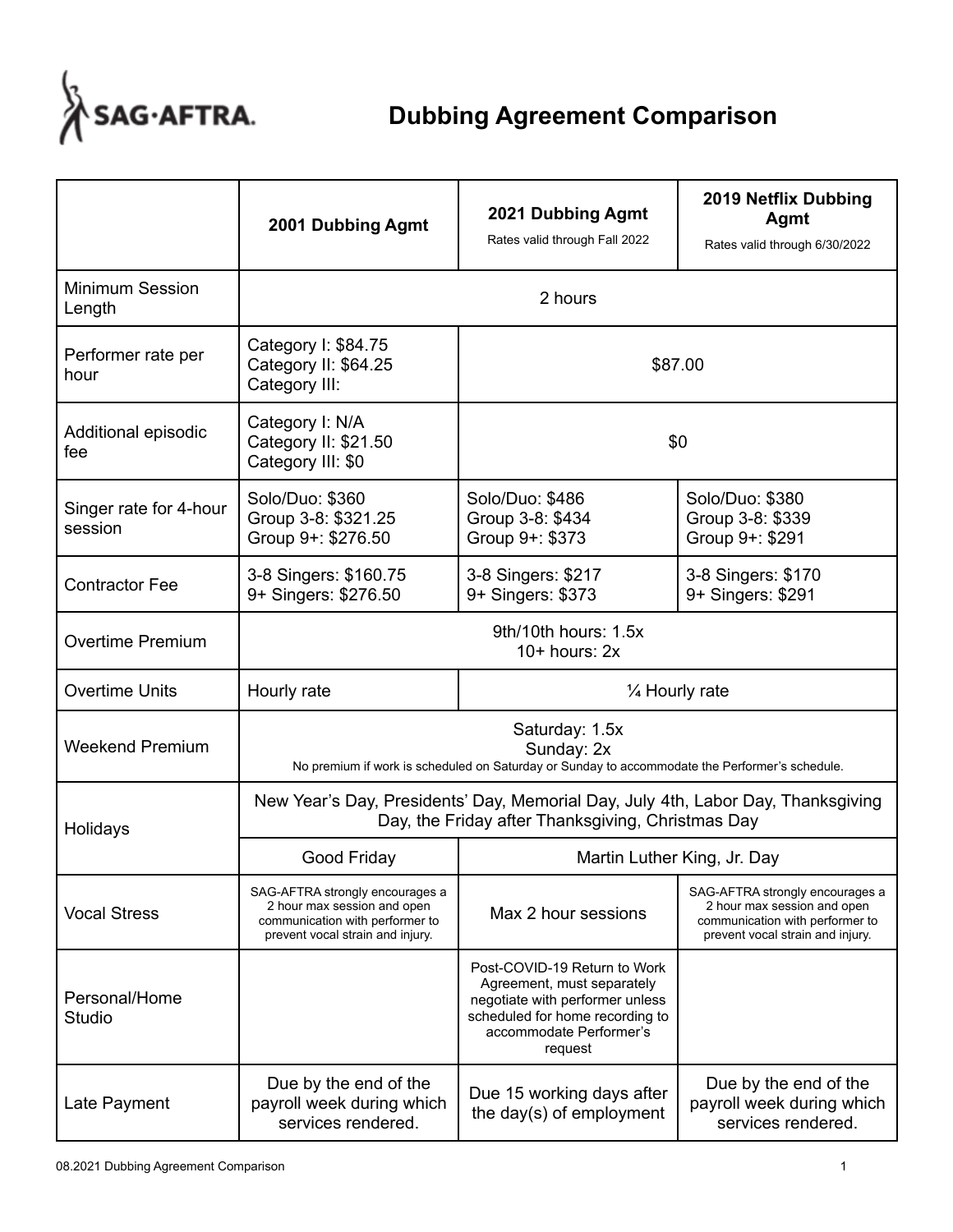| <b>Residuals Structure</b> | Category I: Theatrical<br>Based on Basic Agmt for<br>subsequent markets<br><b>OR</b><br>$+125\%$ scale for up to 8<br>hours worked (buys all<br>exhibition in perpetuity,<br>except Prime Time TV)<br>Category II: Broadcast or<br>Cable TV<br>Years 2-6 +20% session<br>fee<br>Years 7-11 +15%<br>Years 12-16 +10%<br>Years 17-21 +5% | Category I: Theatrical,<br>Network Prime Time TV,<br>SVOD w/ 15M+<br>subscribers<br>+50% Initial<br>Compensation                                                                              | <b>All Media in Perpetuity</b><br>+50% Initial<br>Compensation |
|----------------------------|----------------------------------------------------------------------------------------------------------------------------------------------------------------------------------------------------------------------------------------------------------------------------------------------------------------------------------------|-----------------------------------------------------------------------------------------------------------------------------------------------------------------------------------------------|----------------------------------------------------------------|
|                            | Category III: New<br>Media/Other<br>N/A - Includes all rights in<br>perpetuity                                                                                                                                                                                                                                                         | Category II:<br>Broadcast/Cable/Pay TV,<br>Streaming/SVOD <15M<br>subscribers, Other<br>N/A - Includes rights in<br>perpetuity<br>If subsequent exhibition in Category<br>I, must pay $+50\%$ |                                                                |